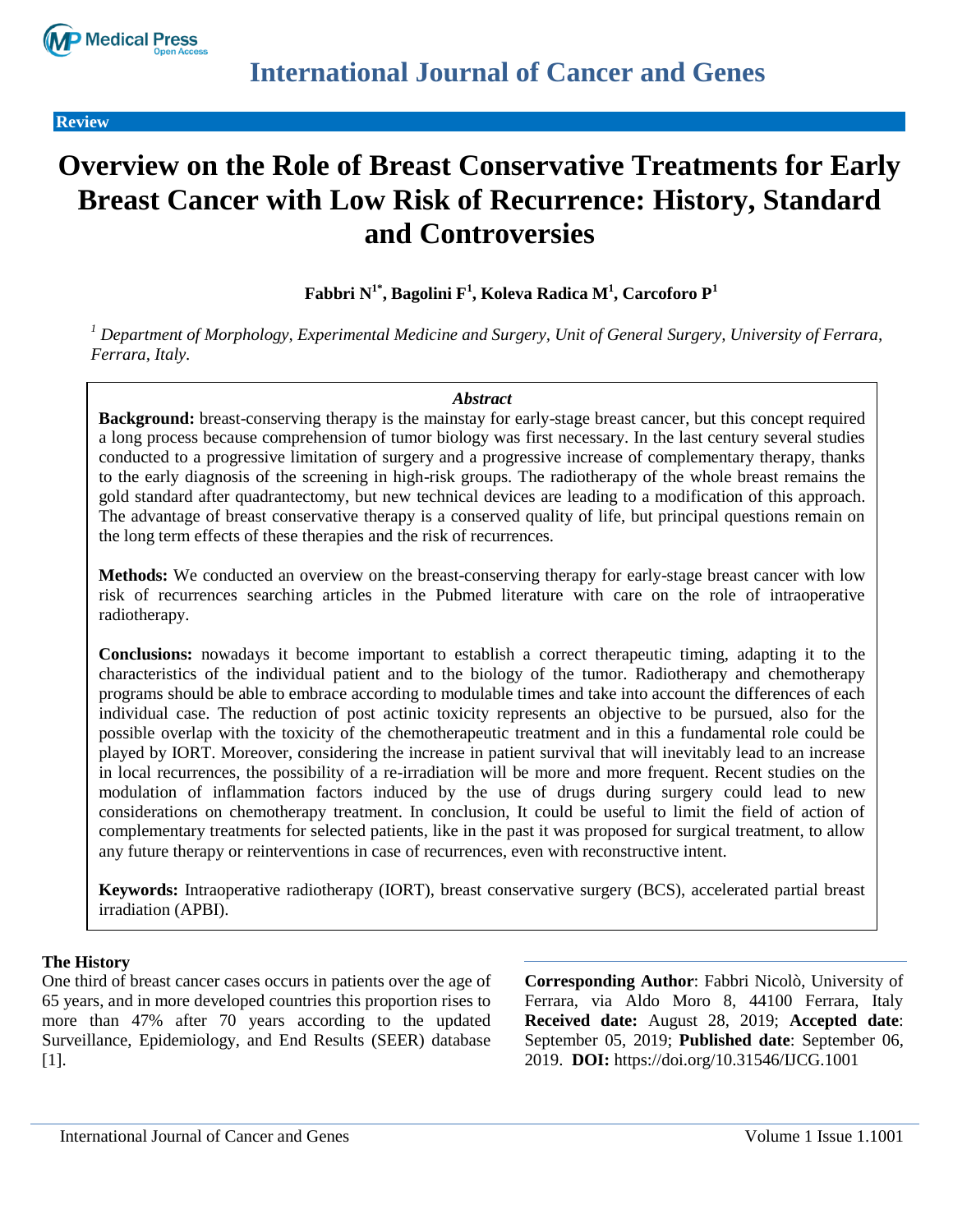Radical mastectomy was introduced in 1882 by American surgeon William S. Halsted of Johns Hopkins. The Halsted operation consists in cutting out the breast, axillary lymph nodes and chest muscles. Before the National Cancer Institute's (NCI) initiation of the first controlled study in 1971, no comparative findings existed. Reported high rates of multifocality of breast cancer, based on pathologic studies, have been for many years a major deterrent to attempts to treat breast cancer with less mutilating surgical procedures than radical or total mastectomy [2].

The NCI study, directed by surgeon Bernard Fisher, has shown that the Halsted operation achieves no higher cure rate than the simple mastectomy that spares the muscles and uninvolved lymph nodes. Surgeon Alfred Meyer confirmed this conclusion in the first large-scale (1,686 cases) restrospective study.

Globally, breast cancer incidence rates are highest in North America and northern Europe. Breast cancer mortality rates have declined since 1975, attributed to the increased use of screening mammography and greater use of adjuvant treatments, including radiotherapy [3].

Breast conservation by irradiation as primary treatment for early breast cancer was initiated soon after the introduction of radiotherapy. In the 1920s large series of patients were treated with various techniques of irradiation, with or without preceding tumourectomy [4]. Keynes reported one of the first experience of Radium treatment of primary breast carcinoma in 1924. Results were instructive if unsatisfactory, for it was shown that a lump could be vanished with by local treatment with Radium, although it hardly ever prolonged the patient's life. At the beginning of the last century mortality and morbility during and after surgey were high and the insertion of radium needles was a trivial operation compared with Halstead's operation. In favourable cases an apparent cure could be affected without no mutilation whatsoever.Finally Author suggested that the lymphatic drainage could be dealt with more extensively with Radium than by dissection, since it was possible to treat effectively not only the axilla, but also the supra- and infra-clavicular regions and the intercostal spaces [5].

Subsequently the radiosensitivity of breast tissue has been shown by studies of the incidence of breast cancer in atom bomb survivors, and women subjected to multiple fluoroscopies or radiotherapy(6). From 1954 to 1966, 28 patients with small, well-outlined breast cancer were treated with a radical partial mastectomy followed by low-dose orthovoltage irradiation.In theese period many surgeons considered the replacement of any part of the operation by radiotherapy as a violation of the basic principles of cancer treatment and a true leap backwards.

In the 1950s some authors suggested that limited breast surgery followed by the postoperative radiotherapy regimen which was standard at that time, might be appropriate for a small subgroup of patients. However, an alarming number of local recurrences in this and other series led to abandon this method in 1961 and breast-conserving therapy (BCT) was no longer offered as an option, because of the number of breast cancer recurrences that had occurred. The disappointing results in the first 28 patients, 12 of whom developed a breast recurrence, were considered to constitute an argument against partial conservation of the breast for a long time. However, during a conference in Strasbourg in 1972, several French centers presented results of breast-conserving therapy (BCT), changing the previous opinions.

The fact that most recurrences were located near the excision site suggests that most of the breast recurrences originated from a residual tumor or in a premalignant [4] area but some authors considered that rarely a late breast cancer recurrences could be related to the tumourigenic effect of the irradiation.

The extensiveness of the local surgical therapy does not significantly alter rates of distant recurrence of disease or patient survival. The results of the randomized controlled studies of Atkins et al. and Veronesi and associates comparing Halsted mastectomy with wide local excision or quadrantectomy followed by local radiotherapy, supported these conclusions, at least for patient groups with T 1 N0 tumors [1].

Over the past 40 years, results from trials of the National Surgical Adjuvant Breast and Bowel Project (NSABP) have contributed significantly in reducing the extent of surgical procedures and in improving the outcome of patients with early-stage breast cancer [2]. In 1985 a milestone work by Holland allowed measuring the volume of the breast that was most exposed to the risk of residual cancer [1].

Holland indicated, in cases of breast cancer up to 2 cm in diameter, an area of higher risk of residual cancer around the main tumor which is, on average, the size of a whole breast quadrant. (about 9-10 cm in diameter).

Lastly, the NSABP B-06 trial compared lumpectomy and axillary node dissection with or without breast radiation with modified radical mastectomy in patients with tumors 4 cm or less in their greatest diameter.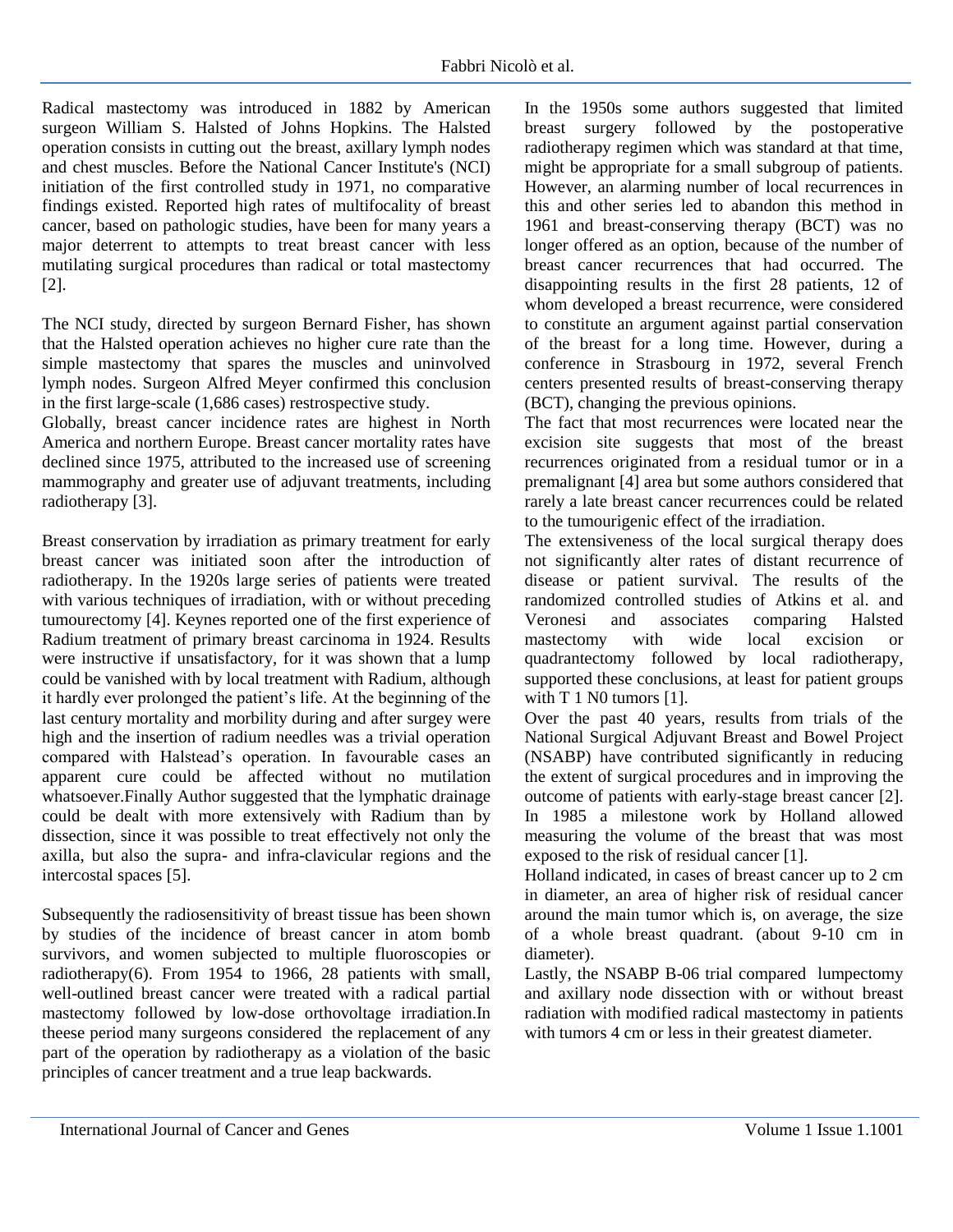Similar to prior reports, the last update from that trial continues to demonstrate the value of lumpectomy and breast radiation as the preferred treatment in the majority of patients with invasive operable breast cancer as shown by data at 20 years of follow up [2].

## **The development of conservative surgery and complementary radiotherapy**

In the early 90s, breast-conserving therapy for breast cancer became more widely used after randomized studies had shown that breast conservation plus radiotherapy and different forms of mastectomy resulted in equivalent rates of distant recurrence and survival [3].

According to the Geneva Tumour Registry, the proportion of all curative breast operations that were conservative rose from 3% before 1985, to 51% in 1990, then to 67% since 1998 [4]. One of the unresolved questions following disclosure of the results from the NSABP B-06 trial, as well as the Milan trial, was whether all patients with invasive breast cancer undergoing lumpectomy needed postoperative radiotherapy. It was hypothesized that patients with small tumors  $(\leq 1 \text{ cm})$  could potentially be spared from radiotherapy because they have lower rates of local recurrence [2]. In 1990 The Uppsala-Orebro Breast Cancer Study Group conducted a Randomized Trial to compare sector resection With or Without Postoperative Radiotherapy for Stage I Breast Cancer. In this trial, 381 women with invasive breast cancer had sector resection with meticulous control for complete excision of local disease plus axillary dissection.

187 women were randomly assigned to receive postoperative radiotherapy to a total mean dose of 54 Gy to the breast and 194 women to receive no further treatment. The local recurrence rate after 3 years was 2.9% in the group treated with radiation and 7.6% in the group treated only with the surgery but these groups did not differ significantly in overall survival. The author concluded that radiation therapy saves some patients from local recurrence but failed to indicate a group of patients that could avoid radiotherapy [3].

Modern external beam radiotherapy has low side-effects [5] (fatigue, local inflammation and breast oedema) that resolve rapidly in most patients, but since breast cancer is common, the absolute number of women with complication and side-effects is large.

After breast-conserving surgery, breast and chest wall pain are more frequent in irradiated than in non-irradiated patients, but this difference disappears after 6–18 months [4]. Holland postulated that if tumors measuring 2 cm or less were removed with a margin of 4 cm, which is, on average, equal to a whole breast quadrant, about 5% of the patients would harbor invasive tumor foci in the remaining breast. These foci could theoretically be the sources of short-term recurrence.

Moreover, if radiation were less effective on noninvasive cancers than on invasive tumor, the expected rate of recurrences, presumably long-term, would be significantly higher after a limited excision than after a total quadrantectomy.

However, the effectiveness of postoperative radiation therapy in preventing or delaying local recurrence has, in general, been satisfactorily documented [1]. Sarcomas appearing in the breast or the chest wall are considered radiation induced , but fortunately they are rare, concerning less than 0.5% of irradiated patients [4].Compared to squamous cell carcinoma, breast cancer seems to show a different sensitivity towards higher single doses [6]. In 1989, Fowler postulated an alpha/beta ratio of 4 for breast cancer as its best approximation instead of 10 for most SCC. This value was strongly supported by the clinical outcome of Canadian and British ypofractionation Trials [7].

Recent meta-analyses of randomised trials have established that breast cancer mortality can be significantly reduced by loco-regional radiotherapy (RT), and that the increased intercurrent mortality observed in older trials was caused by an excess in cardiovascular deaths, presumably avoidable, associated with the earlier techniques [4]. We found meta-analyses of randomised trials have established that breast cancer mortality can be significantly reduced by loco-regional radiotherapy (RT), and that the increased intercurrent mortality observed in older trials was caused by an excess in cardiovascular deaths, presumably avoidable, associated with the earlier techniques. In a meta-analysis of individual patient data for 10 801 women in 17 randomized trials of radiotherapy versus no radiotherapy after breastconserving surgery, data suggest that radiotherapy reduced the 10-year risk of any (ie, locoregional or distant) first recurrence from 35.0% to 19.3% (absolute reduction 15.7%, 95% CI 13.7–17.7, 2p<0.00001) and reduced the 15-year risk of breast cancer death from 25.2% to 21.4%. Authors conclusions were that for many women with earlystage breast cancer, breast-conserving surgery can remove any macroscopic disease that has been detected; however, some microscopic tumor foci might remain in the conserved breast that could, if untreated, lead to locoregional recurrence or life-threatening distant metastases, or both.

Both proportional and absolute reductions in the annual recurrence rate are largest in the first year but the recurrence rate continues to be somewhat lower throughout the first decade, whereas the reduction in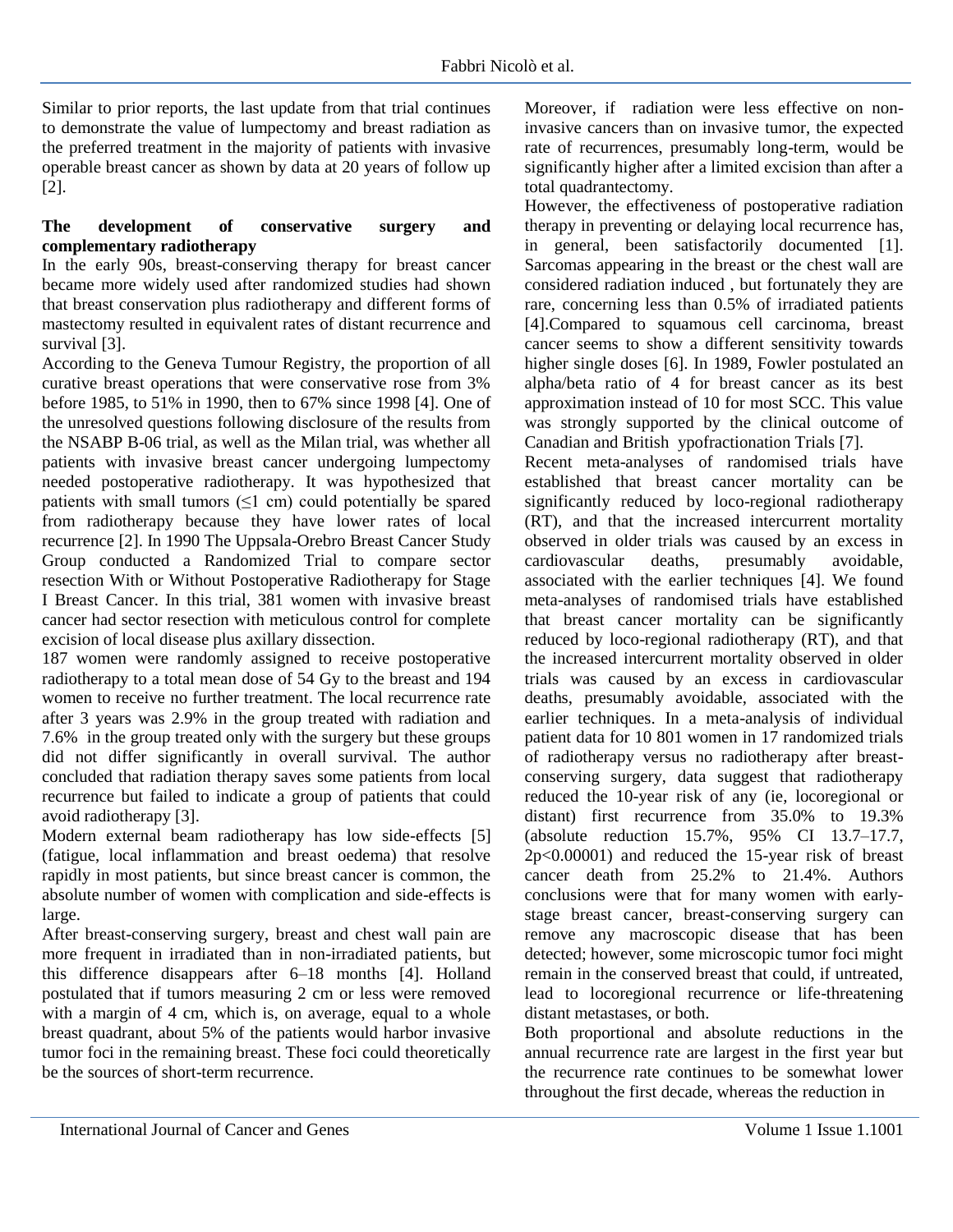breast cancer death rate becomes definite only after the first few years and appears to continue into the second decade(8). Moreover, the absolute benefit from boost radiation treatment is particularly marked in young patients and is indicated for all patients less than 50 years of age. In older patients, the omission of boost irradiation may be considered in the absence of risk factors for local recurrence [4]. However patients with tumorinvolved margins are recommended to undergo re-excision to tumor-free margins or mastectomy [9]. the overall survival and survival of patients with T1N0 breast cancer are now nearly identical to women without breast cancer [10].

#### **The role of Tamoxifen**

The principal objectives of the B-21 study by the National Surgical Adjuvant Breast and Bowel Project (NSABP) were to examine whether Tamoxifen was as effective as radiation in controlling ipsilateral breast tumor recurrence (IBTR) and whether the addition of Tamoxifen to radiation was superior to radiation alone in terms of local and systemic control of the disease.

The cumulative incidence of IBTR over an 8 year period was 16.5% with Tamoxifen alone, 9.3% with radiation and placebo, and 2.8% with radiation and tamoxifen. Thus, this trial demonstrated that in the group of node-negative patients with small invasive tumors treated by lumpectomy, Tamoxifen was not as effective as breast radiation in controlling the disease in the breast. It further demonstrated that the combination of Tamoxifen and breast radiation resulted in better local control of the disease in the breast than either modality alone [2].

With a median of 11.2 years from the current trial the long-term results of follow-up published in 2007 continue to support the need for local breast irradiation and adjuvant therapy in the management of patients with these small cancers [11].

#### **The sentinel Node concept**

Since to the early '90s, conservative surgery has also investigated the aspect of lymph nodal axillary dissection as a standard treatment. It was known that in the majority of patients with operable breast cancer (about 75%) the axillary nodes were found to be histologically negative at the time of surgery. These patients do not derive any therapeutic benefit from the axillary dissection but could experience significant morbidity as a result of the procedure [6].

In the early 1990s, Morton et al. studied the role of blue dye injection into the skin around the site of the primary melanoma to identify and remove the regional lymph node (SN) and examine it for metastatic involvement and avoid an unnecessary radical lymphadenectomy. The Sentinel Node Biopsy concept was soon extended to breast cancer to predict axillary status in breast cancer by Krag, Giuliano, and the Milan group.

Studies conducted in the 90's by Prof. Veronesi indicated that SNB makes it possible avoid Axillary Dissection in the considerable proportion of breast cancer patients with an uninvolved SN, thereby reducing postoperative morbidity and the length of postoperative hospitalization [12].

#### **IORT (Intraoperative Radiotherapy)**

When breast conserving surgery (BCS) is chosen, excision is commonly followed by 5 weeks of whole breast irradiation (WBI), with or without a boost to the tumor bed. Long radiation schedules are a burden for many women [13].

This has stimulated an interest in accelerated partial breast irradiation (APBI) that can reduce overall treatment time without compromising oncological outcomes or cosmesis. Intraoperative radiation therapy (IORT) is an attractive APBI approach because it delivers the entire radiation treatment during surgery [13].

IOERT (intraoperative electron radiotherapy) in breast cancer is used either as a boost (10–12 Gy) followed by whole breast irradiation (WBI) or as full-dose partial breast irradiation (PBI, 20–24 Gy) during breast-conserving surgery(19). The method was originally introduced by the Medical College of Ohio (MCO) in Toledo, Ohio, USA, and the Centre Regional de Lutte Contre Le Cancer (CRLC) in Montpellier, France, based on reports of 72 patients treated with an electron boost (intraoperative electron radiotherapy (IOERT) [1].

The most frequently reported boost techniques comprise external electrons or photons with fractionated doses of 10–16 Gy, or interstitial implants as high dose rate brachytherapy. In contrast to postoperative irradiation, intraoperative radiotherapy (IORT) offers the possibility to apply a high single dose at the time of BCS with utmost precision due to direct visualization [19].

The relative distribution of tumor foci around the reference tumor seems independent of reference tumor size although a linkage to the distance to the reference tumor seems to exist. In 1985 Holland

indicated a risk of residual tumor foci of about 5% after full quadrantectomy [2]. Pathological analyses revealed that the greatest tumour cell density (up to 90% of microscopic remainders) is observed in an area of 4 cm surrounding the macroscopic tumour edge [1].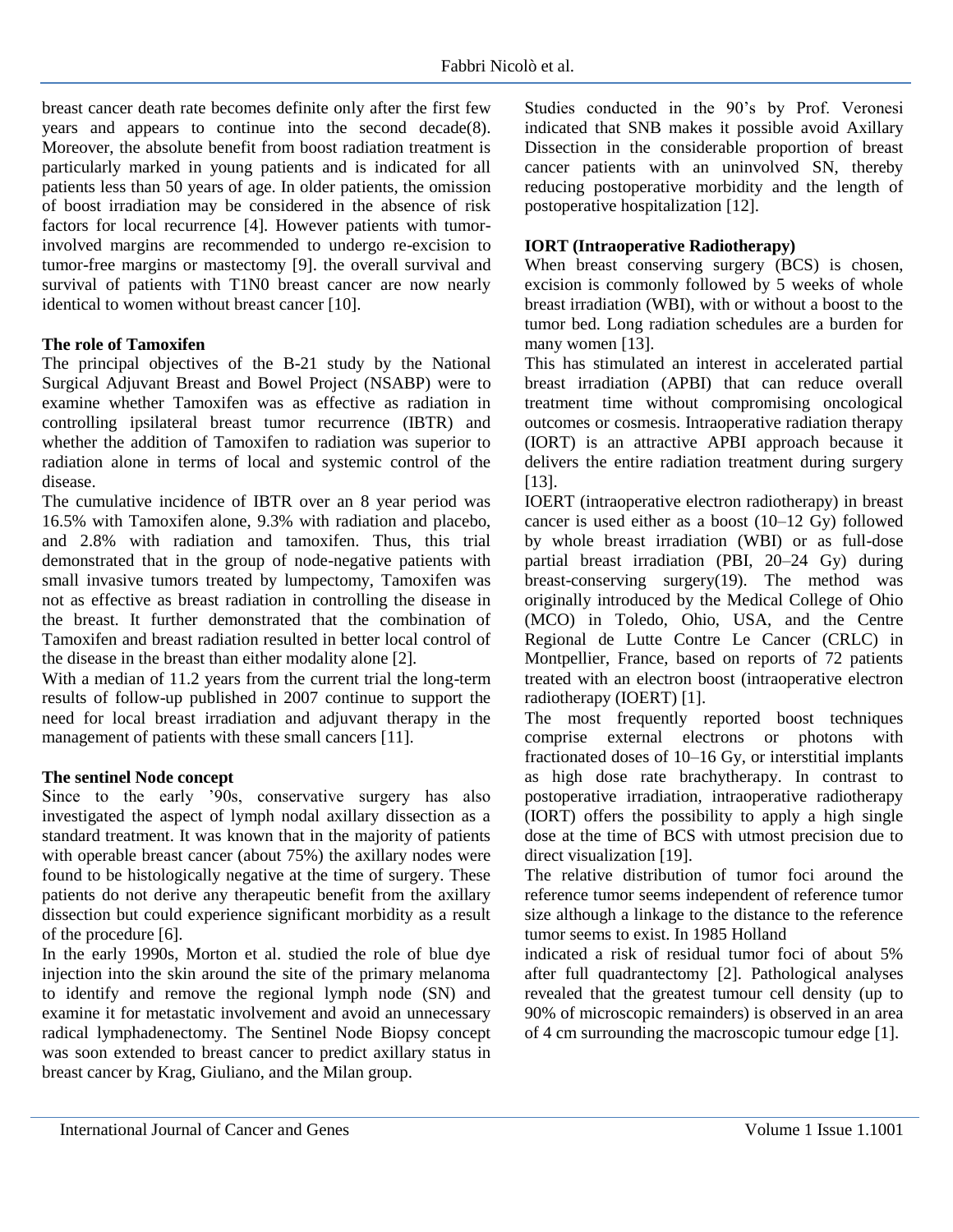## **IORT has some advantages:**

- Geographic misses are avoided due to direct visualization of the tumor bed;

- A high single dose is delivered with utmost precision to small volumes, completely sparing the skin and ensuring a good longterm cosmetic outcome;

- High single doses seem to induce biological mechanisms with verifiable antitumor capability in in-vitro cell-line studies. In addition, IOERT markedly shortens the overall treatment time.

Even in high-risk groups like triple-negative or locally advanced breast cancers, IOERT contributes to long-term local control rates of more than 90%. For selected low-risk groups, IOERT as PBI with 21 Gy seems to be a viable treatment alternative to standard WBI [19].

Two randomized controlled trials, TARGIT-A (used 50-kV Xrays) and ELIOT (used electrons), have shown that IORT is noninferior to EBRT in terms of LRR (Local Recurrence Rate) when delivered to patients with early breast cancers and specific tumor characteristics [20].

But restriction of radiation therapy to the tumor bed during surgery might be adequate only for selected patients? [10]

#### **The ELIOT Study**

Intraoperative radiotherapy (IORT) can be used to deliver accelerated partial breast irradiation (APBI) in a single fraction at the time of tumor excision. The largest experience with this technique is from the Milan group where Veronesi and colleagues first perform a standard quadrantectomy. During surgery, the breast parenchyma is reapproximated using sutures, and IORT is delivered with a mobile linear accelerator. Originally used to deliver the tumor bed ''boost,'' the Milan group has subsequently extended the use of IORT to the sole modality for small, low-risk tumors [9].

In a series of 1305 unselected patients treated with single electron dose (intraoperative electron radiotherapy (IOERT), Veronesi et al. identified an excess of ipsilateral breast recurrence tumor (IBRT) in the intraoperative radiotherapy group compared with the external radiotherapy group, in the quadrant initially affected by the disease (2.5% vs 0.4% at 5 years), and as new tumours in the other quadrants of the same breast (1.9% vs 0% at 5 years), with a percentage of 5-year occurrence of IBTR in the intraoperative radiotherapy group of 4.4% (however, lower than maximal prediction of 7.5%) [8].

| Age $\geq$ 48 and < 75                                     |
|------------------------------------------------------------|
| Unifocal invasive breast carcinoma $\leq$ 2.5 cm.          |
| No previous therapy (biopsy included) for breast cancer in |
| other institutions.                                        |
| Informed consent                                           |
| <b>Table 1:</b> Inclusion criteria for ELIOT trial [14].   |

International Journal of Cancer and Genes Volume 1 Issue 1.1001

In ELIOT study overall survival at 5 years was identical, 96.8 % for the ELIOT group vs 96.9 % for the EBRT group. The 10-year survival remained similar (89.8 % for ELIOT and 92.0 % for EBRT patients).

Overall, ELIOT patients had a higher 5-year recurrence rate than EBRT patients (4.4 % vs 0.4 %, p = .0001). However, ELIOT patients can be divided into low- and high-risk groups based on tumor size, receptor status, nodal positivity, and grade. ELIOT Low-Risk women (69.4 % of the ELIOT patients) had a 5-year IBTR rate of only 1.5 % compared with 11.3 % for the 30.6 % of ELIOT patients with 1 or more high-risk factors [13].

In ELIOT trial postoperative discovery of predefined factors (eg, lobular carcinoma) could trigger the addition of external beam radiotherapy to targeted intraoperative radiotherapy (in an expected 15% of patients) [5].

Some authors have investigated the possibility of anticipating intraoperative radiotherapy on tumor tissue before quadrantectomy. The advantage in this case could be greater precision in radiation delivery. In 2011 Kimple et al. published results of theyr study about local control following single-dose intraoperative radiotherapy prior to surgical excision in early-stage breast cancer.

Between March 2003 and July 2007, 71 patients underwent IORT: IORT alone was given in 53 patients, 11 received whole breast radiotherapy, and 7 underwent a mastectomy. It was used a dose of 15 Gy based on a calculation of a biologically equivalent dose. Four women experienced invasive ipsilateral breast failures (1 new primary, 3 margin recurrences) and the 3-year actuarial local control of 92% was lower than anticipated.

With an 8% of three-year in breast recurrence authors concluded that intraoperative radiotherapy delivered to an in situ tumor is feasible, but the local control rate at 3.5 years is concerning [9].

## **The TARGIT study**

The TARGIT-A Trial randomized 3,451 patients either to standard EBRT treatment or to TARGIT-A.

Eligibility criteria were age C 45 years, tumor size B 3.5 cm, N0–1, M0, and unifocal invasive ductal carcinoma. If the participating institution determined the patient was at high risk for recurrence, an additional 5 weeks of EBRT was given, calling this

''risk adapted IORT.'' The Trial began in March 2000 [10].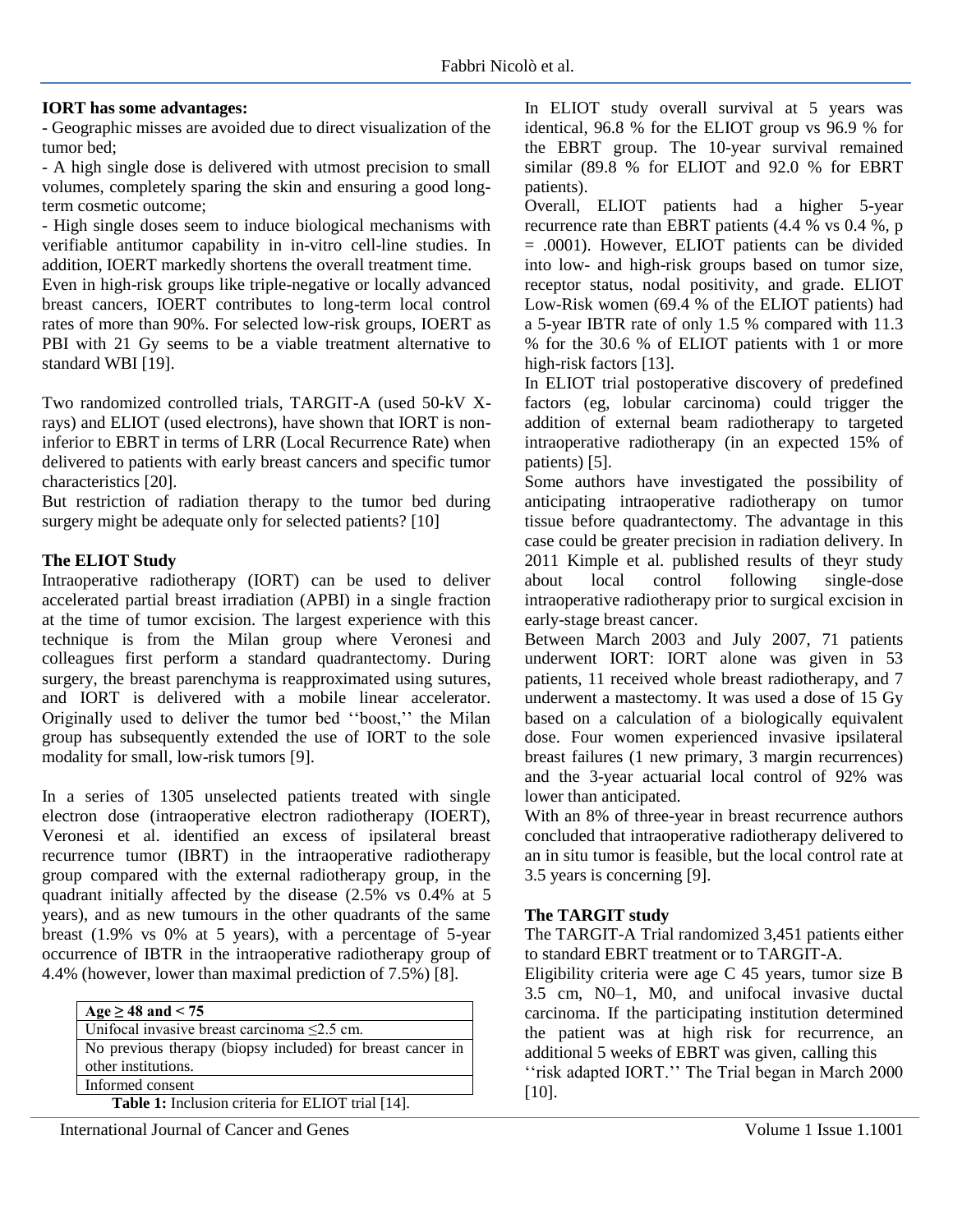In the TARGIT study in selected patients with early breast cancer, one dose of x-ray intraoperative irradiation resulted in much the same proportions of patients having local recurrence as with conventional radiotherapy at 4 years (1.20% vs 0.95%), but by 5 years, local recurrence was signifi cantly greater in the TARGIT group (3.3% vs 1.3%; p=0.042) [8].

| Age $\geq$ 45 years                                          |
|--------------------------------------------------------------|
| Invasive breast cancers other than lobular                   |
| T1 and T2 $(<3.5$ cm), N0-1, M0                              |
| • Suitable for breast conserving surgery                     |
| • Available for follow-up for at least ten years             |
| Previously diagnosed and treated contralateral breast cancer |
| Table $2:$ Inclusion criteria for TADCIT A trial [14]        |

**Table 2:** Inclusion criteria for TARGIT-A trial [14].

#### **IORT in elderly patients**

Nowadays in women aged 70 and over, diagnosis of early breast cancer with screen-detected breast lead to a higher proportion of breast-conserving surgery.

However elderly patients often have significant co-morbidities or serious difficulties preventing them from attending a radiation daily treatment. Because of this, elderly patients often decline RT or even opt for a mastectomy to avoid radiation treatment.

The German TARGIT-E trial was launched to demonstrate that elderly patients, who are often undertreated as they often do not comply with standard 3–6 weeks of EBRT, should be treated at the time of surgery with IORT when they present with small breast cancer.

| Age $\geq 70$ years                   |
|---------------------------------------|
| Unilateral and unifocal breast cancer |
| $cT1c$ NO MO                          |
| Invasive ductal carcinoma             |
| Absence of lymphovascular invasion    |
| Compliance and informed consent       |
|                                       |

 **Table 3**: Inclusion criteria for TARGIT-E trial(14).

The authors concluded that whether radiotherapy is beneficial in the elderly still remains a matter of debate. IORT along with BCS in a selected subgroup of elderly patients  $($   $> 70$ years, pT1N0 tumors) could represent a valid option for better local control.

## **Effect in wound fluid**

The initial TARGIT-A publication did not differentiate between pre pathology and post pathology patients or Targit boost patients. The TARGIT update shows these strata are not equivalent, with post pathology having higher local recurrence rates than pre pathology.

The authors attribute the difference either to delay in wound fluid suppression of tumor cells since there is a delay of radiation in post pathology TARGIT,or to a geometric miss when inserting the applicator postsurgery [10].

A supposed 'biological' advantage of IORT is an immediate effect of irradiation on the tumor microenvironment by abrogation of the proliferative cascade induced by wound healing after surgery. In vitro, wound fluid has been described to stimulate tumor cell proliferation and invasion, which can be blocked by high-dose IORT.

Fabris et al. demonstrated that IORT elicits effects that go beyond the direct killing of residual tumor cells with a different wound response, inducing the expression of miR-223 in the peritumoral breast tissue. miR-223 downregulated the local expression of epidermal growth factor (EGF), leading to decreased activation of the EGF receptor (EGFR) on target cells.

Intraoperative RT induces miR-223 expression in peritumoral breast tissue miR-223 directly regulates the expression of epidermal growth factor.

Authors suggest that proper selection of the 'right' drug for the 'right' patient will not suffice to obtain the most effective treatment for each BC patient. The accurate choice of the most appropriate window of time for drug administration during the course of the disease will also prove crucial for the success of the therapy [15].

#### **IORT and cosmesis**

One of the most frequent complications in breast conservative surgery is the wound seroma. In ELIOT study seroma needing more than three aspirations were more frequent in the targeted intraoperative radiotherapy group than in the external beam radiotherapy (EBRT) group [5].

However compared with the conventional arm, ELIOT reported less skin damage (i.e., erythema, dryness, hyper-pigmentation, or itching), and no differences for fibrosis, retraction, pain or burning, but a higher incidence of radiologically determined fat necrosis,

(5 % in ELIOT trial, versus 2 % than EBRT). In addition, ELIOT had less pulmonary toxicity than the EBRT as diagnosed by follow-up spiral CT [13]. In TARGIT A trial wound complications were similar between groups, but grade 3 or 4 skin complications were significantly reduced with TARGIT vs EBRT [16].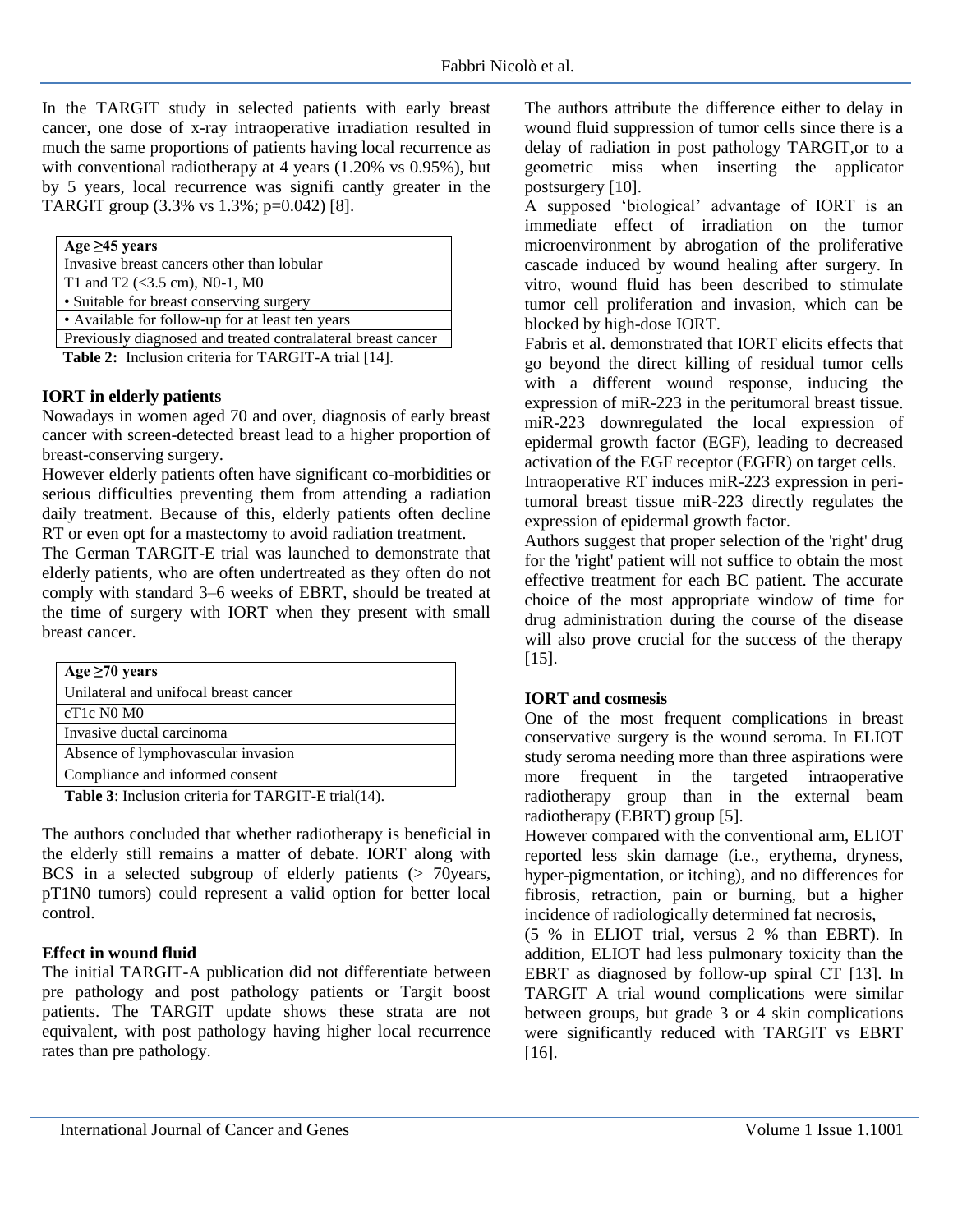#### **Future perspectives**

Other aspects of breast-conserving surgery must be investigated.

## **IART®: Intra-Operative Avidination for Radionuclide Therapy**

In a recent pilot study published by Paganelli et al in 2010, on a sample of 35 patients, exclusive radiotherapy was located at the tumor bed in the immediate postoperative period using the chelating capacity of the avidin protein. (IART®: Intra-Operative Avidination for Radionuclide Therapy).

After tumor excision, the surgeon injected native avidin diluted in 30 ml of saline solution into and around the tumor bed.

This protein was applied by the surgeon with the aim of concentrating the maximum dose of the radioactive isotope in the days following the operation.

Between 12 to 24 h after surgery, 3.7 GBq 90Y-biotin spiked with 185 MBq 111In-biotin was administered intravenously. No side effects were observed after avidin administration and 90Ybiotin infusion [17].

#### **IORT delivered with Xoft® Axxent® eBx™**

Xoft® is a balloon catheter born for brachytherapy with singleentry, which can be inserted into the tumour cavity by the surgeon at the time of surgery or after.

The Xoft® Axxent® eBx™ System has been used to treat early breast cancer with a multi fraction accelerated partial breast radiation.

The disadvantage of brachytherapy balloons is that the radiation treatment is not concluded at the time of the operation, but once the device has been placed, radiation is delivered in ten fractions twice a day over five consecutive days.

The purpose of the phase IV Xoft® Axxent® eBx™ IORT trial is to assess the safety and efficacy of the Xoft® Axxent® eBx™ System accrual goal of this trial is 1,200 patients and the first patient was recruited in 2012 [14].

Recently, research on the role of non-steroidal anti-inflammatory drugs in conservative surgery for breast cancer has appeared in the literature.

In a work published in 2019 by Dell'Omo et al. of the Milan group, the ability of NSAIDs to determine the inhibition of proinflammatory factors and the activation of the anti-oncogenic p53 / p21 pathway was studied. This study suggests a new strategy for the design of anticancer drugs, through the modulation of the pro-inflammatory cascade [18].

In a retrospective study published in 2018 Desmedt et al. show that the intra-operative administration of ketorolac during breast conservative surgery is statistically significantly associated with a reduction of distant recurrences in patients with early breast cancer and increased BMI [19].

#### **Discussion**

Based on the actual literature the absolute recurrence reduction produced by radiotherapy and the absolute recurrence risk remaining even with radiotherapy varies significantly with age,

tumor grade, ER status, and tamoxifen use, even after adjustment for all other factors. Tumour size is independently predictive of absolute recurrence risk although not of the absolute risk reduction [8]. In patients not receiving chemotherapy, it is recommended that RT should start within 8 weeks(4) however late problems in wound healing may rarely lead to a delay in the administration of complementary radiotherapy. In these cases, intraoperative radiotherapy would be useful in avoiding therapeutic delays.

Since newer adjuvant programs tend to call for increasing numbers of chemotherapy cycles, potentially detrimental delays of more than 6 months in starting RT may become frequent. Although the effectiveness of RT could be enhanced by concomitant chemotherapy, toxicity might also be increased. For this reason, the concomitant administration of anthracyclines and RT is not recommended.

To date, there is still no unanimity on the correct sequence of adjuvant chemotherapy and radiotherapy. When both chemotherapy and RT are to be given, the following sequence is possible: RT followed by chemotherapy, chemotherapy followed by RT, concurrent radio-chemotherapy, and RT 'sandwiched' between courses of chemotherapy [4].

Despite this optimism, caution should be expressed regarding the unknown consequences of combinations of regional RT with newer cardiotoxic chemotherapy agents. However, it is unclear whether or not delaying RT until after completion of chemotherapy decreases loco-regional control, and the survival consequences are unknown. Retrospective studies on the impact of delaying RT yielded conflicting results. In these cases exclusive intraoperative radiotherapy could avoid the alternation between radiotherapy and adjuvant chemotherapy, reducing the waiting time for chemotherapy treatment. Nonetheless, there is a current tendency to favor the early administration of chemotherapy, when indicated.

The ELIOT trial has contributed to our understanding of whether a single-dose treatment using electrons may be possible. The scientific community does not unanimously support the effectiveness of IORT and still raises concerns about introducing IORT as a standard treatment option for breast cancer [14].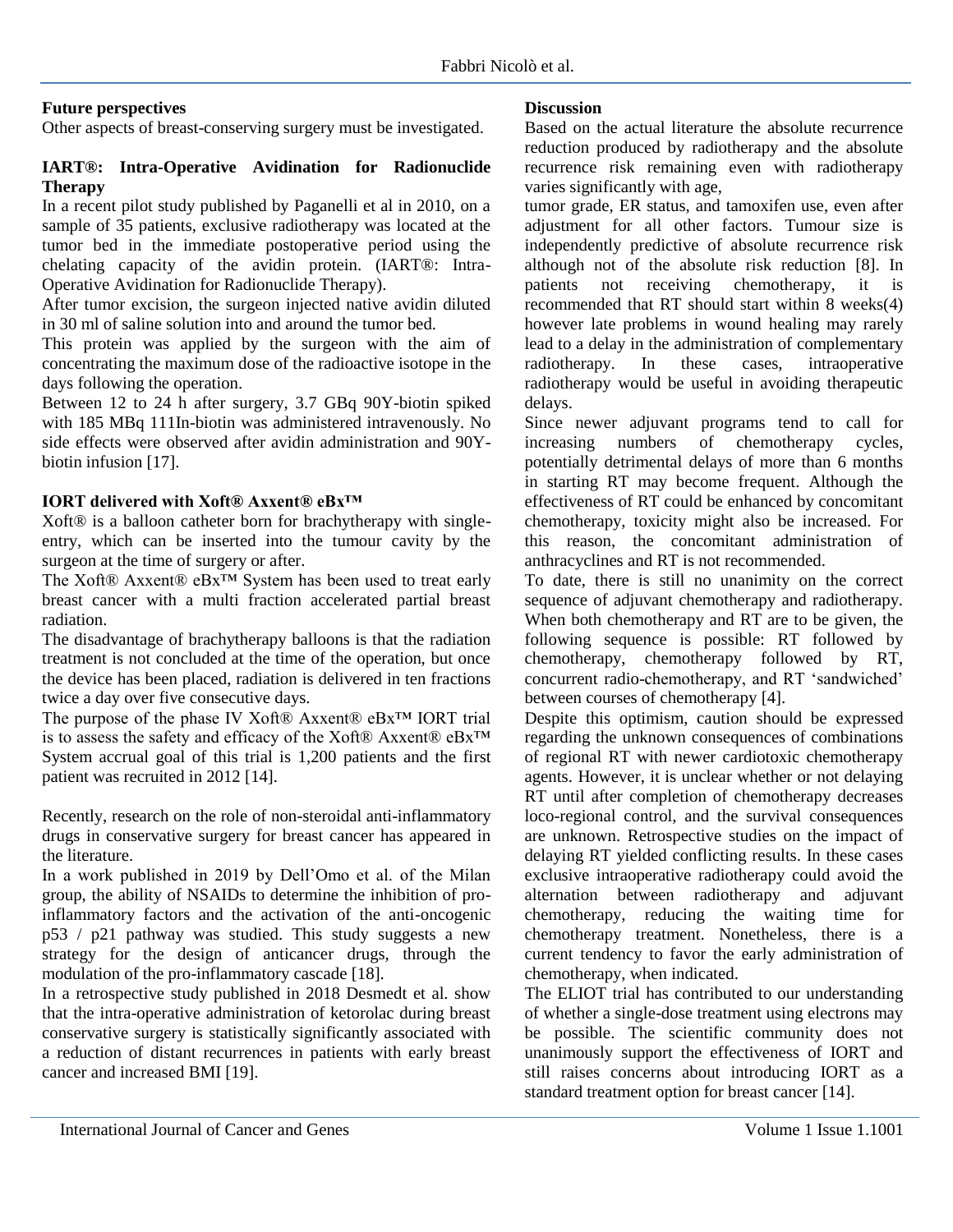It appears, however, that IOERT APBI may have a subset of low-risk women (ASTRO suitable, ELIOT Low Risk, Luminal A) for whom IOERT could be effective, with a recurrence rate in the 2 % range at 5 years.

Recently a single-center experience of the University of Verona reported only 1 recurrence at a mean follow-up of 46 months in 226 low-risk women treated with 21 Gy [13]. The inclusion of patients with higher risk profiles including triple-negative disease, ER-negative disease, young age, and large tumors ([2 cm) may be contraindicated. Recently published ASTRO consensus guidelines recommend cautious consideration of APBI for women less than 60 years old, tumors  $>2$  cm and ERnegative disease. Another problem related to the increase in early diagnosis is an increase in breast-conserving surgery with a consequence: the increase of the demand for radiotherapy services required to treat breast cancer patients.

Intraoperative radiotherapy would make it possible to simplify the patients' treatment plan, lightening the workload of radiotherapy centers. Alternative approaches to treatment sequencing should, therefore, be investigated.

Early initiation of each treatment modality after surgery can be facilitated both by using alternating 'sandwich' schedules, or by the simultaneous administration of RT and chemotherapy, and may be beneficial regarding both loco-regional control and survival.

Furthermore, in consideration of the increase in overall survival of patients treated for early breast cancer and the highest risk of local recurrence if conservative surgery is performed without radiotherapy, it would be necessary to ask what damage the radiotherapy produces on the entire breast especially if putting at risk the healing of re-operations especially if reconstructive.

The increase in local recurrence does not seem to substantially change the overall survival of patients. Based on data in the literature, the ten-year survival of patients with locoregional recurrence is estimated to be over 80%.

These datas suggest the search for therapeutic solutions with the aim of maintaining a lifestyle that is as similar as possible to the starting one.

In selected situations, it is still possible to consider a second conservative surgery, particularly if the patient had not received radiation therapy on the breast volume. The diameter of the relapse  $\left\langle \langle 2cm \rangle \right\rangle$  and the interval time from the primary surgery  $\left\langle \rangle \right\rangle$ 4 years) are the two factors that allow identifying women possibly candidates for a conservative re-intervention and with a good chance of success [16].

Close collaboration between breast and plastic surgeons and the oncologist is required in selecting patients for reconstruction, as the need for appropriate adjuvant radiation and systemic therapy should be the overriding concern. There are limited data defining and quantifying the effects of radiotherapy on the results of

reconstructive surgery. Much of the data come from retrospectively analyzed surgical series. On the negative side, external boost treatment has been shown to significantly reduce the proportion of favorable long-term cosmetic results observed.

Telangiectasias can result from an excessive dose delivered to vessels that are located in the first 5 mm beneath the epidermis, and dose- and volumedependent fibrosis can lead to breast retraction and deformity [4].

The use of exclusive IORT allows limiting actinic damage to the tumor bed only, maintaining an adequate level of safety on local long-term recurrences and allowing patients to have a total adhesion to radiotherapy treatment due to its uniqueness, overcoming the problems related to the logistics of radiotherapy centers and the comorbidities of patients who often do not allow the development of the entire radiotherapeutic plan.

However, the difficulty (with IOERT APBI) is not only to define patients at low risk of harboring microscopic disease beyond the tumor site but also to define the proper coverage of the tumor bed.

Krechetov estimates that to ensure uniform coverage of microscopic residual disease, the IOERT applicator should have a circumferential dimension at least 1.5 to 2 cm larger than the maximum tumor dimension(13).

The applicator sizes used in the ELIOT Trial are not specified, but the current guidelines for ELIOT at the EIO indicating larger field sizes, as suggested by Leonardi, are now preferred.

In Verona, where applicator size was selected to be approximately 2 cm circumferentially larger than the largest tumor dimension, the median applicator size was 6 cm [13].

The value of this study is that the treatment was relatively standardized during the years of this prospective study.

Current evidence demonstrates that IORT is ready for roll-out; it is time to let well-selected and informed patients be offered this treatment option in the current clinical practice [14].

## **Conclusion**

Never before has it become important to establish a correct therapeutic timing, adapting it to the characteristics of the individual patient and to the biology of the tumor. Radiotherapy and chemotherapy programs should be able to embrace according to modulable times and take into account the differences of each individual case.